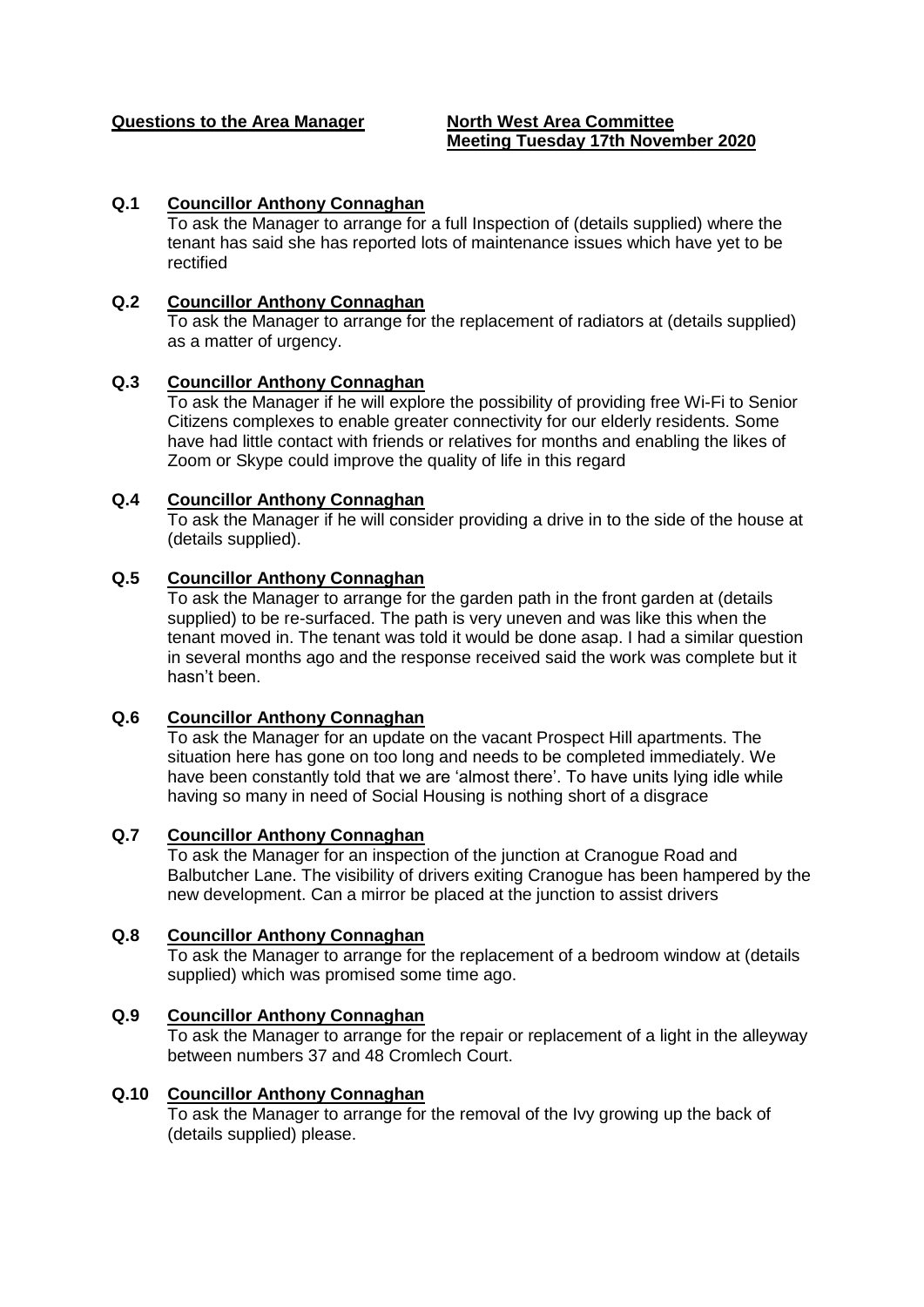# **Q.11 Councillor Anthony Connaghan**

To ask the Manager to provide funding for a redesign of the green area in Whiteacre Place to enable bin lorries to enter and exit safely. The green area has not been getting cut regularly and has attracted some dumping. Some residents have set up an environmental group and have requested this work.. Can we engage and see what we can do with them?

#### **Q.12 Councillor Noeleen Reilly**

To ask the Manager to review the grass cutting in the Plunket area in Finglas. It is only partially being maintained, some areas are not being cut.

#### **Q.13 Councillor Noeleen Reilly**

To ask the Manager to paint the lamp posts at the Valeview roundabout.

#### **Q.14 Councillor Noeleen Reilly**

To ask the Manager how many vacant commercial units are in the Ballymun/Finglas area

#### **Q.15 Councillor Noeleen Reilly**

To ask the Manager to look at creating a pocket garden at Longdale Way to combat illegal dumping

#### **Q.16 Councillor Noeleen Reilly**

To ask the Manager why the cameras are not being used in Coultry Park to identify who is damaging the Playground equipment consistently.

#### **Q.17 Councillor Noeleen Reilly**

To ask the Manager to arrange for the road sweepers in Cedarwood to clear the leaves given that there is a large number of senior citizens living in the area

#### **Q.18 Councillor Noeleen Reilly**

To ask the Manager to cut back the bushes and clear the rubbish at the site of the old Balbutcher lane flats

#### **Q.19 Councillor Noeleen Reilly**

To ask the Manager to engage with the ESB about the electricity boxes at Sandyhill and Barnwall Gardens which are used for illegal dumping and how these spots can be used more proactively.

#### **Q.20 Councillor Noeleen Reilly**

To ask the Manager to arrange for additional public lighting and ramps at Hampton Woods Drive due to the road realignment.

# **Q.21 Councillor Noeleen Reilly**

To ask the Manager to liaise with the Managers of the Santry Cross Apartment Block, Its appearance is very poor and it gives a very bad reflection when entering Ballymun.

#### **Q.22 Councillor Noeleen Reilly**

To ask the Manager to arrange to plant Wildflowers in the green at Ballygall Parade/Place.

#### **Q.23 Councillor Briege MacOscar**

To ask the Manager to install a children at play sign on [details supplied]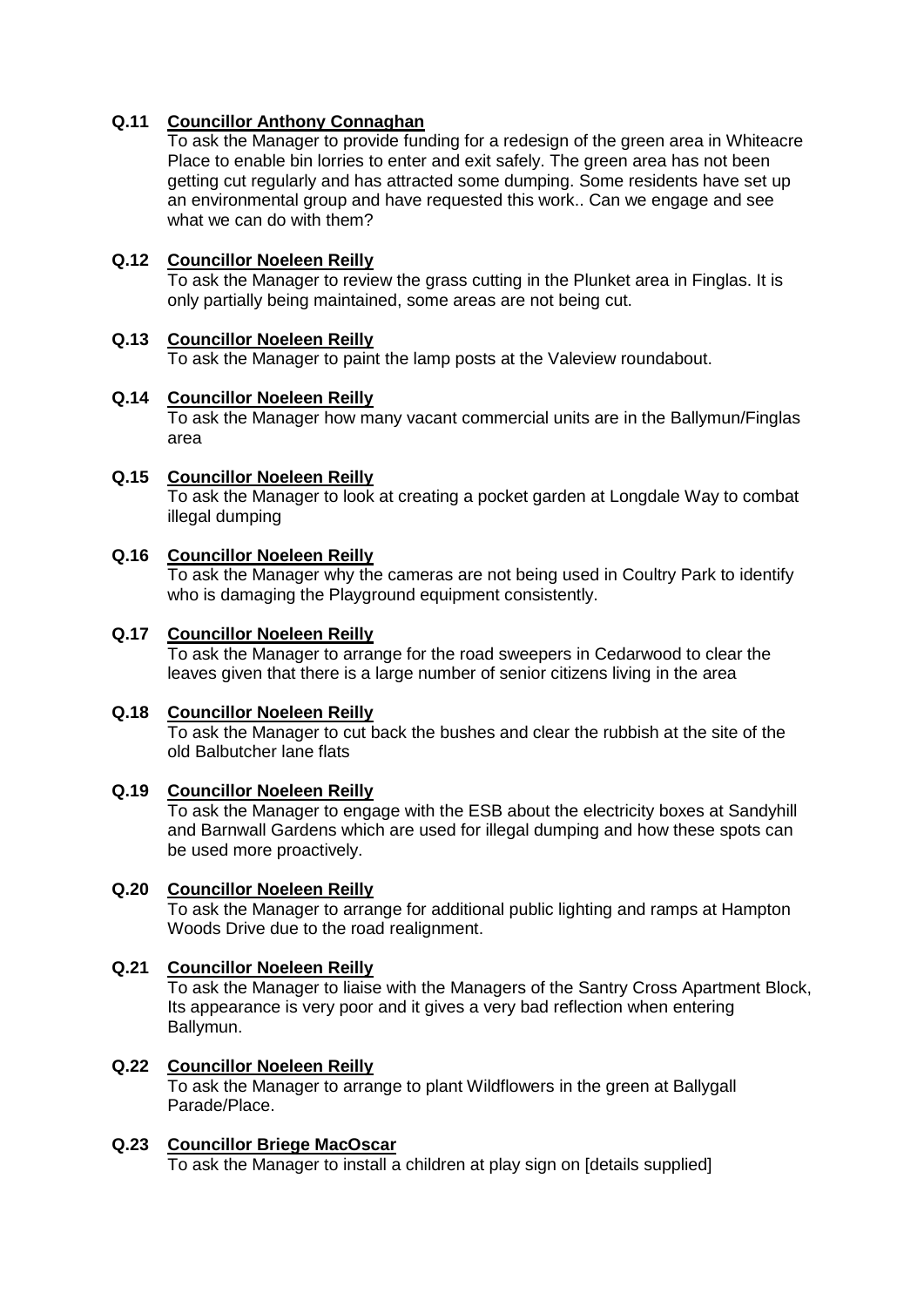# **Q.24 Councillor Briege MacOscar**

To ask the Manager to prune the tree outside [details supplied] which is quite overgrown and the roots are lifting the surrounding pavement.

#### **Q.25 Councillor Briege MacOscar**  To ask the Manager to repair the broken wall at the bus stop on [details supplied]

**Q.26 Councillor Briege MacOscar**  To ask the Manager to repair the broken pavement at [details supplied]

#### **Q.27 Councillor Briege MacOscar**

To ask the Manager to inspect and prune the trees on (details supplied)

#### **Q.28 Councillor Briege MacOscar**

To ask the Manager to repair the broken road surface at the bus stop outside SuperValu on the Seamus Ennis Road,

**Q.29 Councillor Briege MacOscar** To ask the Manager to repair the broken pavement outside [details supplied]

# **Q.30 Councillor Briege MacOscar**

To ask the Manager to repair the blocked shore outside [details supplied]

# **Q.31 Councillor Briege MacOscar**

To ask the Manager to replace the side gate at [details supplied]

#### **Q.32 Councillor Mary Callaghan**

To ask the Manager to implement a programme to improve shop fronts in Finglas similar to the one which has been initiated in the Ballymun area.

#### **Q.33 Councillor Mary Callaghan**

To ask the Manager what funding and supports are available to residents associations who would like to make environmental, safety and security improvements in their area.

#### **Q.34 Councillor Mary Callaghan**

To ask the Manager to install secure bike bunkers in or near Finglas Village as there are a number of apartment blocks in the area with no secure areas to park bikes.

#### **Q.35 Councillor Mary Callaghan**

To ask the Manager to repair the ramps along School Road outside Mother of Divine Grace School.

#### **Q.36 Councillor Mary Callaghan**

To ask the Manager what percentage of tenancies in the newer apartment blocks in Hampton Wood are HAP.

#### **Q.37 Councillor Mary Callaghan**

To ask the Manager what is being done to address the anti-social behaviour in Hampton Wood.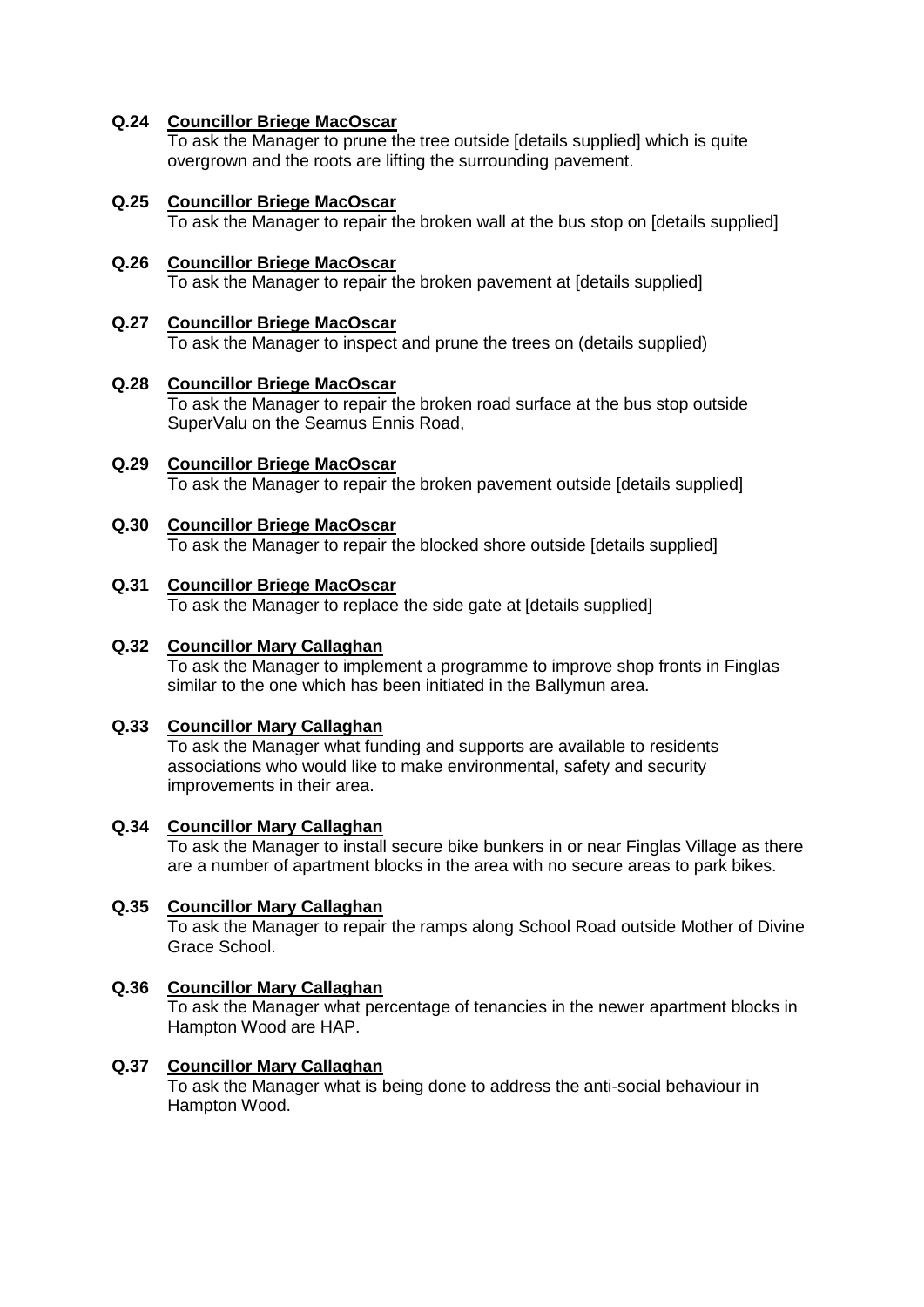# **Q.38 Councillor Mary Callaghan**

To ask the Manager to put a 30kph roundel at the entrance of Sycamore Park as the speed limit sign is not visible to anyone turning LEFT from Sycamore Road.

# **Q.39 Councillor Mary Callaghan**

To ask the Manager if he has engaged with the National Transport Authority regarding the increased number of bus routes proposed for (details supplied) and the existing traffic congestion issues on this street; and if he intends to address traffic issues on (details supplied)

### **Q.40 Councillor Mary Callaghan**

To ask the Manager if he will engage with his counterpart in Fingal County Council to ensure that the  $\epsilon$ 1,386,694 which Dublin City Council will pay to Fingal County Council in development levies for the new super depot on St. Margaret's Road, Ballymun, Dublin 11 (Planning Ref. No. F17A/0686) will be spent along the Fingal / Dublin North-West fringe area to improve critical local infrastructure and facilities.

#### **Q.41 Councillor Mary Callaghan**

To ask the Manager to clear litter from the green area which is home to the Mother and Child bronze statue at the junction of Finglas Road and Finglas Place as there have been bags of litter in the bushes for some time.

#### **Q.42 Councillor Keith Connolly**

To ask the Manager for an update on the pump shower for (details supplied)

#### **Q.43 Councillor Keith Connolly**

To ask the Manager following TAG's decision not to recommend speed calming measures on (details supplied) can a copy of the report be provided to this Area Committee along with an explanation as to why adjoining roads have speed calming measures.

#### **Q.44 Councillor Keith Connolly**

To ask the Manager to ascertain the ownership of the wall on (details supplied) If DCC are in ownership can they arranged for it to be fixed and if privately owned can the owner be contacted to get it fixed.

#### **Q.45 Councillor Keith Connolly**

To ask the Manager to arrange for the repair of the roadway at the bus stop on Seamus Ennis Road beside Supervalu , Finglas Village.

# **Q.46 Councillor Keith Connolly**

To ask the Manager when repairs to (details supplied) as agreed in the 2020 works programme will be carried out.

#### **Q.47 Councillor Keith Connolly**

To ask the Manager when the traffic projects (details supplied) will be carried out as agreed on the 2020 works programme.

#### **Q.48 Councillor Keith Connolly**

To ask the Manager for an update on locations for new public waste bins in the Ballymun Finglas LEA.